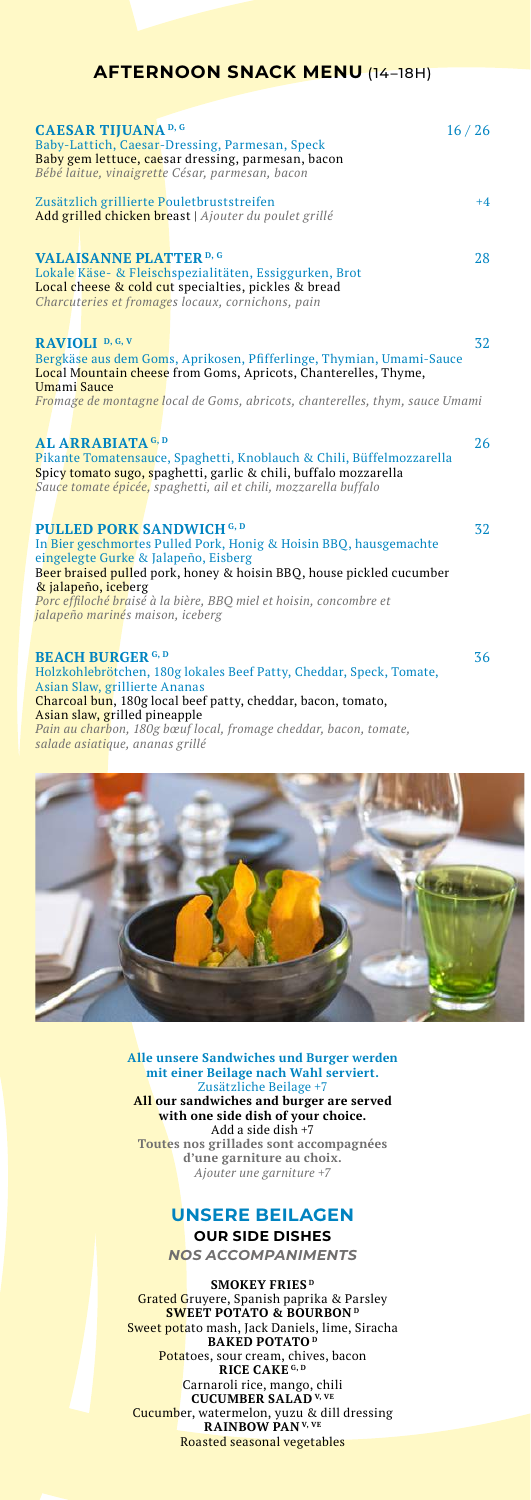## **LUNCH MENU** (12–14H)

## **UNSERE KALTEN GERICHTE OUR COLD DISHES /** *NOS PLATS FROIDS*

| <b>HEIRLOOM TOMATOES &amp; BURRATA V.G</b><br>Marinierte Tomaten, Kubebenpfeffer, Tomatengranita,<br>Pinienkern-Schwamm, EVO Malto<br>Marinated Tomatoes, Cubeb pepper, Tomato granita,<br>Pine nut sponge, EVO Malto<br>Tomates marinées, poivre cubèbe, granité de tomate, sponge<br>de noix de pin, EVO Malto | 2.4   |
|------------------------------------------------------------------------------------------------------------------------------------------------------------------------------------------------------------------------------------------------------------------------------------------------------------------|-------|
| <b>VEGETARIAN ROLL V, G</b><br>Grilliertes Pitabrot, Tzatziki, Feta, Falafel, Babyspinat Granatapfel<br>Grilled Pitta bread, tzatziki, feta, falafel, baby spinach, pomegranate<br>Pain pitta grillé, tzatziki, feta, falafel, épinards, grenade                                                                 | 16/26 |
| <b>CAESAR TIJUANA</b> D, G<br>Baby-Lattich, Caesar-Dressing, Parmesan, Speck<br>Baby gem lettuce, caesar dressing, parmesan, bacon<br>Bébé laitue, vinaigrette César, parmesan, bacon                                                                                                                            | 16/26 |
| Zusätzlich grillierte Pouletbruststreifen<br>Add grilled chicken breast   Ajouter du poulet grillé                                                                                                                                                                                                               | $+4$  |
| <b>LIFESTYLE SALAT V, VE</b><br>Salate & Gemüse aus der Region, Blaubeeren, Samen und<br>Sprossen, Zitrus-Vinaigrette<br>Local salads & greens, blueberries, seeds & sprouts, citrus vinaigrette<br>Salades et légumes locaux, myrtilles, graines et pousses, vinaigrette aux agrumes                            | 14/22 |
| <b>GEKÜHLTE TOMATEN-CHILI ESSENZ V, VE</b><br><b>Bloody Mary Sorbet</b><br>Chilled Tomato - Chili Essence, Bloody Mary sorbet<br>Essence de tomate et de piment réfrigérée, sorbet Bloody Mary                                                                                                                   | 15    |
| Zusätzlich Thunfisch Tataki<br>Add tuna tataki   Ajouter du thon tataki                                                                                                                                                                                                                                          | $+4$  |
| <b>VALAISANNE PLATTER D, G</b><br>Lokale Käse- & Fleischspezialitäten, Essiggurken, Brot<br>Local cheese & cold cut specialties, pickles & bread<br>Charcuteries et fromages locaux, cornichons, pain                                                                                                            | 28    |
| <b>HAMACHI</b><br>Carpaccio von der Gelbflossenmakrele, Radieschen, Shiso- und<br>Calamansi Vinaigrette, Ingwer<br>Yellow tail Carpaccio, Red radish, Shiso & Calamansi Vinaigrette, Ginger                                                                                                                      | 22/32 |

*Carpaccio de thon jaune, radis rouge, vinaigrette Shiso & Calamansi, gingembre* 

# **SIGNATURE TARTAR**

**SALMON TARTAR** 20 / 30 Schottischer Lachs, Granny Smith, Aperol Spritz, rote eingelegte Zwiebeln Scottish salmon, Granny Smith, Aperol Spritz, pickled red onion *Saumon écossais, Granny Smith, Aperol Spritz, oignon rouge mariné* 

**STEAK TARTAR G** 26/36 Klassisches Rindstartar auf Markbein, Bio-Ei, Brot Classic beef tartar on bone marrow, organic egg, bread *Tartare de bœuf sur os à moelle* 

## **UNSERE KLASSIKER**

**OUR CLASSICS /** *NOS CLASSIQUES*

**RAVIOLI D, G, V** 32 Bergkäse aus dem Goms, Aprikosen, Pfifferlinge, Thymian, Umami-Sauce Local Mountain cheese from Goms, Apricots, Chanterelles, Thyme, Umami Sauce *Fromage de montagne local de Goms, abricots, chanterelles, thym, sauce Umami* 

**AL ARRABIATA<sup>G, D</sup>** 26 Pikante Tomatensauce, Spaghetti, Knoblauch & Chili, Büffelmozzarella Spicy tomato sugo, spaghetti, garlic & chili, buffalo mozzarella *Sauce tomate épicée, spaghetti, ail et chili, mozzarella buffalo*

Deklaration: Fleisch/meat/*viande*: Switzerland Fisch/fish/*poisson*: Atlantic Ocean

**(S)** Enthält Schalentiere, Contains Shellfish, *Contient des coquillages* **(D)** Enthält Milchprodukte, Contains Dairy, *Contient des produits laitiers* **(G)** Enthält Gluten, Contains Gluten, *Contient du gluten* **(N)** Enthält Nüsse, Contains Nuts, *Contient des noix* **(V)** Vegetarisch, Vegetarian, *Végétarien* **(VE)** Vegan, Vegan, *Végétalien*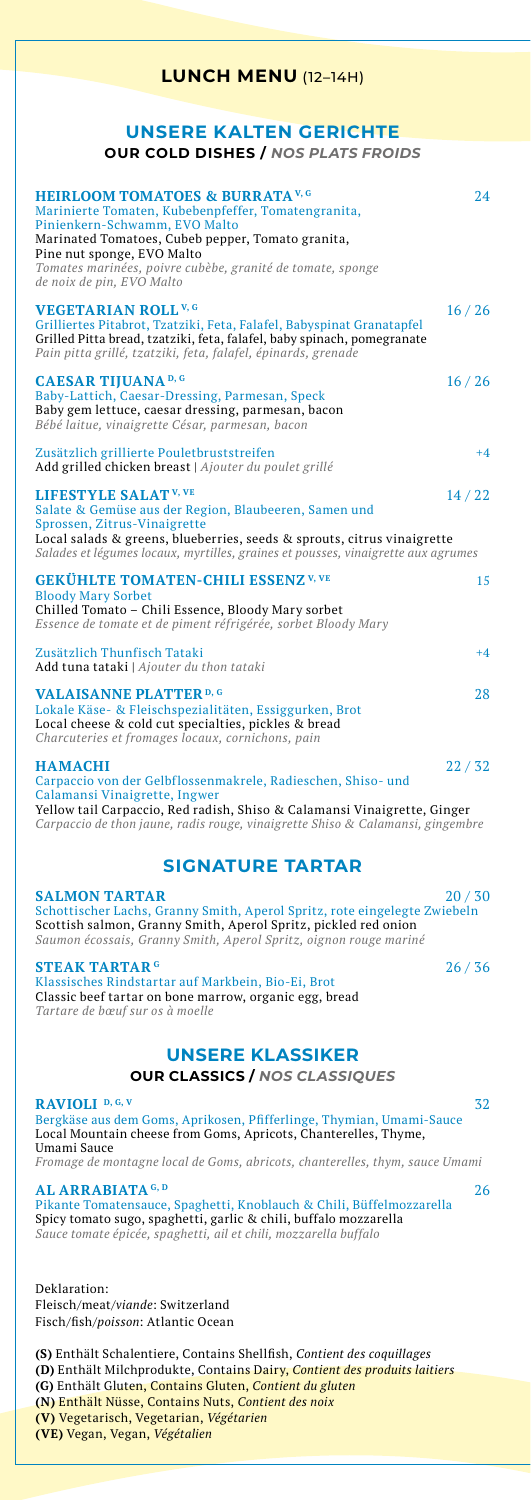# **LUNCH MENU** (12–14H)

## **PIZZA**

| <b>PANE ALL'AGLIO</b> <sup>G, D</sup><br>Natives Olivenöl, Rosmarin, Knoblauch<br>Extra virgin olive oil, rosemary, garlic<br>Huile d'olive extra vierge, romarin, ail                                                                                                                                                 | 20 |
|------------------------------------------------------------------------------------------------------------------------------------------------------------------------------------------------------------------------------------------------------------------------------------------------------------------------|----|
| <b>MARGHERITA</b> G, D, V<br>Walliser Tomaten, Büffelmozzarella, Basilikum<br>Valaisan tomatoes, buffalo mozzarella, basil<br>Tomates mûres du Valais, mozzarella buffalo, basilic                                                                                                                                     | 24 |
| <b>VEGETARIANA</b> G, D, V<br>Tomaten, grillierte Aubergine & Zucchini, Mozzarella, Alpenkräuter<br>Tomato, grilled eggplant & zucchini, mozzarella, alpine herbs<br>Tomate, aubergines et courgettes grilles, mozzarella, herbes des Alpes                                                                            | 26 |
| <b>TARTUFO</b> G, D, V<br>Trüffel der Saison, Rucola, gehobelter Parmesankäse<br>Seasonal truffle, rocket leaves, shaved parmesan cheese<br>Truffe de saison, roquette, parmesan râpé                                                                                                                                  | 38 |
| PROSCIUTTO AI FUNGHI G, D<br>Gekochter Schinken, Champignons, Cherrytomaten, Mozzarella<br>Cooked ham, mushrooms, cherry tomatoes, mozzarella<br>Jambon cuit, champignons, tomates cerises, mozzarella                                                                                                                 | 27 |
| <b>NEW YORK CITY BBO</b> <sub>G, D</sub><br>Pikante Salami, Schinken, rote Zwiebeln, hausgemachte BBQ-Sauce<br>Spicy salami, ham, red onions, homemade BBQ sauce<br>Salami épicé, jambon, oignons rouges, sauce BBQ maison                                                                                             | 27 |
| MISS ITALIA <sup>G, D</sup><br>Tomaten, Büffelmozzarella, Rucola, Rohschinken, Trüffelöl<br>Tomatoes, buffalo mozzarella, rocket, air dried ham, truffle oil<br>Tomate, mozzarella buffalo, roquette, jambon cru, huile de truffe                                                                                      | 30 |
| DIAVOLA <sup>G, D</sup><br>Tomaten, Büffelmozzarella, pikante Salami, rote Zwiebel, Chili<br>Tomatoes, buffalo mozzarella, spicy salami, red onion, chili<br>Tomate, mozzarella buffalo, salami épicé, oignons rouges, chili                                                                                           | 27 |
| NERO G, D, S<br>Holzkohle-Teig, Tomaten, ausgesuchte Meeresfrüchte, Zitronen-Mascarpone<br>Charcoal crust, Tomatoes, selected Frutti di mare, Lemon Mascarpone<br>Croûte de charbon de bois, tomates, Frutti di mare sélectionnés, mascarpone<br>au citron.                                                            | 28 |
| <b>GRILL - VOM LAND</b><br><b>GRILL - LAND SITE / GRILL COTE TERRE</b>                                                                                                                                                                                                                                                 |    |
| PULLED PORK SANDWICH <sup>G, D</sup><br>In Bier geschmortes Pulled Pork, Honig & Hoisin BBQ, hausgemachte<br>eingelegte Gurke & Jalapeño, Eisberg<br>Beer braised pulled pork, honey & hoisin BBQ, house pickled cucumber<br>& jalapeño, iceberg<br>Porc effiloché braisé à la bière, BBQ miel et hoisin, concombre et | 32 |

*jalapeño marinés maison, iceberg* 

# **BEACH BURGER G, D** 36 Holzkohlebrötchen, 180g lokales Beef Patty, Cheddar, Speck, Tomate, Asian Slaw, grillierte Ananas

### Charcoal bun, 180g local beef patty, cheddar, bacon, tomato, Asian slaw, grilled pineapple *Pain au charbon, 180g bœuf local, fromage cheddar, bacon, tomate,*

*salade asiatique, ananas grillé*

### **We donate CHF 2 to Genolier Foundation**

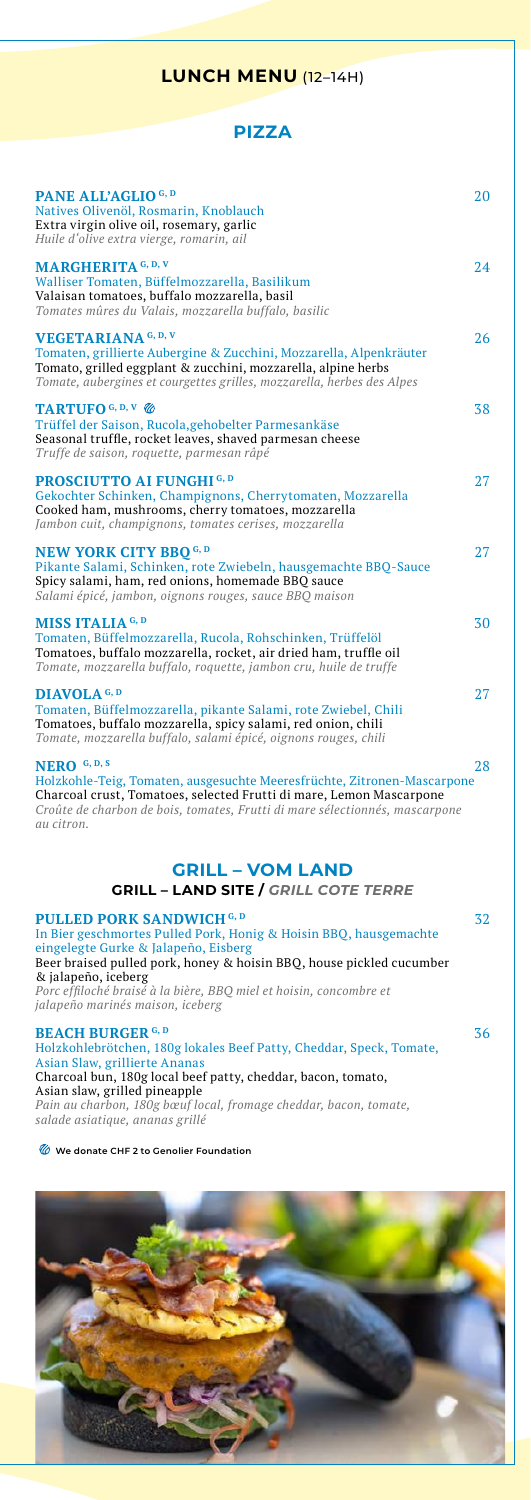## **DESSERT**  (ALL DAY LONG)

#### **MATTERHORN 4478** D, G, N 18 Schokoladenmousse, Toblerone-Streusel, Madagaskar-Vanille Eis Milk chocolate mousse, Toblerone crumble, Madagascar Vanilla ice cream *Mousse au chocolat, crumble de Toblerone, Glace à la vanille de Madagascar*

### **PINYA** <sup>V, VE</sup> 16

Mariniertes Ananastartar, Ingwer, Chili, Calamansisorbet Marinated pineapple tartar, ginger, chili, calamansi sorbet *Tartare d'ananas mariné, gingembre, chili, sorbet Calamansi*

#### **CHEESECAKE À LA SAN SEBASTIAN** D, G, N Angebrannter baskischer Käsekuchen, Erdbeer sorbet & Kubebenpfeffergel

Burnt Basque Cheesecake, Strawberry Sorbet & Cubeb pepper gel *Cheesecake basque brûlé, sorbet à la fraise et gel au poivre cubèbe*

**SEASONAL FRUIT SELECTION V, VE** 16 Früchte & Beeren, Granatapfel, Fruchtsorbet nach Wahl Fruits & berries, pomegranate, f<mark>ruit</mark> sorbet of your choice *Fruits & fruits rouges, grenade, sorbet au choix*

### **CHOCOLATE LAVA CAKE** <sup>D, G, N</sup> 15<br>Schokoladenkuchen mit flüssigem Kern, Himbeersorbet, Himbeerkrokant Molten chocolate cake, raspberry sorbet, raspbe<mark>rry</mark> brittle *Fondant au chocolat, sorbet à la framboise, nougat à la framboise*

**TRADITIONELLER APRIKOSENCHUECHE** D, G, N 14 Amaretto Glasur, Tonka Bohnen Eis Valaisanne Apricote Tarte, Amaretto glaze, tonka bean ice cream *Gâteau traditionnel aux abricots, glaçage à l'amaretto, glace à la fève tonka*

**STRAWBERRY & CREAM SHAKE D, N** 14 Erdbeersorbet & Glace, Erdbeercoulis, weisse Schokolade, Meringue Strawberry sorbet & ice cream, strawberry coulis, white choc<mark>olate,</mark> meringue *Sorbet et glace à la fraise, coulis de fraise, chocolat blanc, meringue* 

### **SWISS SHAKE D, G, N** 14

Vanille- & Salzkaramellglace, karamellisiertes Gebäck, pochierte Birnen, Haselnuss Vanilla & salted caramel ice cream, caramelized pastry, poached pears, hazelnut *Glace vanille & caramel salé, douceur caramélisée, poires pochées, noisette*

**PINOY HALO HALO SHAKE** D, N 15 Lila Yamswurzel- und Kokosnuss-Glace, Holunderblüten-Granita, Leche Flan, Pandan-Gelee, karamellisierte Baby-Bananen, knuspriger Reis Purple yam & Coconut ice cream, Elderflower Granita, Leche Flan, Pandan <mark>Jelly,</mark> Caramelized Baby Bananas, Crispy Rice *Glace à la patate douce et à la noix de coco, granité à la fleur de sureau, flan au leche, gelée de pandan, bébés bananes caramélisées, riz croustillant*

### THE BEACH SHAKE D, G, N 15

Calamansi-Sorbet & Tonka-Eiscreme, kompri mierte Mango & Melone, karamellisierte Yuzu, Fingerlimette Calamansi sorbet & Tonka ice cream, Compressed mango & melon, Carameli zed yuzu, Finger lime *Sorbet calamansi et glace tonka, mangue et melon compressés, yuzu caramélisé, finger lime* 

### **GELATO** (ALL DAY LONG)

### GELATO<sup>D</sup>

Vanilla | Chocolate | Strawberry | Caramel | Coconut | Tonka | Purple Yam **SORBETS** 

Strawberry | Raspberry | Calamansi

- 1 scoop 5  $\frac{8}{11}$
- 2 scoops 3 scoops
- Add whipped cream  $+2$



# BEACH BAR **SCHWEIZERHOP**

**BEACHBAR-ZERMATT.CH**

**OPEN DAILY UNTIL 28 AUGUST 12 – CA. 21.00H**

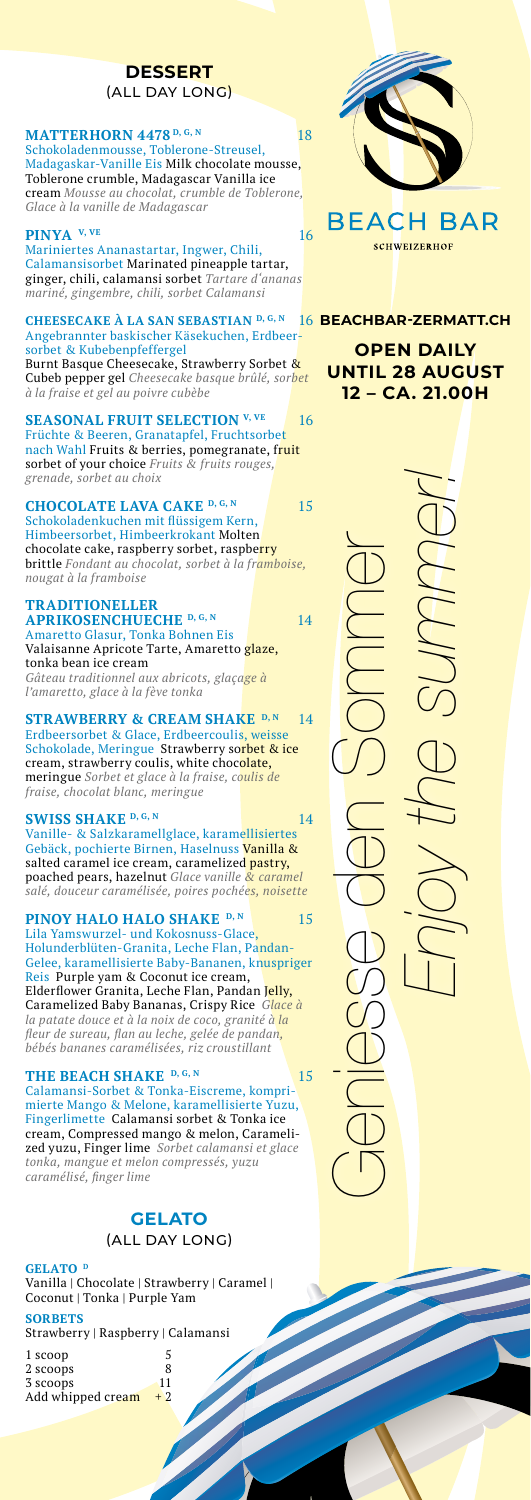| <b>OUR COLD DISHES / NOS PLATS FROIDS</b>                                                                                                                                                                                                                                        |         |
|----------------------------------------------------------------------------------------------------------------------------------------------------------------------------------------------------------------------------------------------------------------------------------|---------|
|                                                                                                                                                                                                                                                                                  |         |
| <b>HEIRLOOM TOMATOES &amp; BURRATA V, G</b><br>Marinierte Tomaten, Kubebenpfeffer, Tomatengranita,                                                                                                                                                                               | 24      |
| Pinienkern-Schwamm, EVO Malto<br>Marinated Tomatoes, Cubeb pepper, Tomato granita,<br>Pine nut sponge, EVO Malto                                                                                                                                                                 |         |
| Tomates marinées, poivre cubèbe, granité de tomate, sponge<br>de noix de pin, EVO Malto                                                                                                                                                                                          |         |
| <b>VEGETARIAN ROLL V, G</b><br>Grilliertes Pitabrot, Tzatziki, Feta, Falafel, Babyspinat Granatapfel<br>Grilled Pitta bread, tzatziki, feta, falafel, baby spinach, pomegranate<br>Pain pitta grillé, tzatziki, feta, falafel, épinards, grenade                                 | 16 / 26 |
| <b>CAESAR TIJUANA</b> D, G<br>Baby-Lattich, Caesar-Dressing, Parmesan, Speck<br>Baby gem lettuce, caesar dressing, parmesan, bacon<br>Bébé laitue, vinaigrette César, parmesan, bacon                                                                                            | 16/26   |
| Zusätzlich grillierte Pouletbruststreifen<br>Add grilled chicken breast   Ajouter du poulet grillé                                                                                                                                                                               | $+4$    |
| LIFESTYLE SALAT <sup>V, VE</sup><br>Salate & Gemüse aus der Region, Blaubeeren, Samen und                                                                                                                                                                                        | 14/22   |
| Sprossen, Zitrus-Vinaigrette<br>Loc <mark>al salads &amp; gre</mark> ens, blueberries, seeds & sprouts, citrus vinaigrette<br>Salades et légumes locaux, myrtilles, graines et pousses, vinaigrette aux agrumes                                                                  |         |
| <b>GEKÜHLTE TOMATEN-CHILI ESSENZ V, VE</b><br><b>Bloody Mary Sorbet</b>                                                                                                                                                                                                          | 15      |
| Chilled Tomato - Chili Essence, Bloody Mary sorbet<br>Essence de tomate et de piment réfrigérée, sorbet Bloody Mary                                                                                                                                                              |         |
| Zusätzlich Thunfisch Tataki<br><b>Add tuna tataki</b>   Ajouter du thon tataki                                                                                                                                                                                                   | $+4$    |
| <b>VALAISANNE PLATTER D, G</b><br>Lokale Käse- & Fleischspezialitäten, Essiggurken, Brot<br>Local cheese & cold cut specialties, pickles & bread<br>Charcuteries et fromages locaux, cornichons, pain                                                                            | 28      |
| <b>HAMACHI</b><br>Carpaccio von der Gelbflossenmakrele, Radieschen, Shiso- und                                                                                                                                                                                                   | 22/32   |
| Calamansi Vinaigrette, Ingwer<br>Yellow tail Carpaccio, Red radish, Shiso & Calamansi Vinaigrette, Ginger<br>Carpaccio de thon jaune, radis rouge, vinaigrette Shiso & Calamansi, gingembre                                                                                      |         |
| <b>SIGNATURE TARTAR</b>                                                                                                                                                                                                                                                          |         |
| <b>SALMON TARTAR</b><br>Schottischer Lachs, Granny Smith, Aperol Spritz, rote eingelegte Zwiebeln<br>Scottish salmon, Granny Smith, Aperol Spritz, pickled red onion<br><b>Saumon écossais, Granny Smith, Aperol Spritz, oignon rouge mariné</b>                                 | 20/30   |
| <b>STEAK TARTAR G</b><br>Klassisches Rindstartar auf Markbein, Bio-Ei, Brot<br>Classic beef tartar on bone marrow, organic egg, bread<br>Tartare de bœuf sur os à moelle                                                                                                         | 26/36   |
|                                                                                                                                                                                                                                                                                  |         |
| <b>UNSERE KLASSIKER</b><br><b>OUR CLASSICS / NOS CLASSIQUES</b>                                                                                                                                                                                                                  |         |
| RAVIOLI <sup>D, G, V</sup><br>Bergkäse aus dem Goms, Aprikosen, Pfifferlinge, Thymian, Umami-Sauce<br>Local Mountain cheese from Goms, Apricots, Chanterelles, Thyme,<br>Umami Sauce                                                                                             | 32      |
| Fromage de montagne local de Goms, abricots, chanterelles,<br>thym, sauce Umami                                                                                                                                                                                                  |         |
| AL ARRABIATA <sup>G, D</sup><br>Pikante Tomatensauce, Spaghetti, Knoblauch & Chili, Büffelmozzarella<br>Spicy tomato sugo, spaghetti, garlic & chili, buffalo mozzarella<br>Sauce tomate épicée, spaghetti, ail et chili, mozzarella buffalo                                     | 26      |
| <b>PANKO VEAL<sup>G</sup></b>                                                                                                                                                                                                                                                    | 39      |
| Paniertes Kalbsschnitzel, leichter Gurken- und Melonensalat,<br>Yuzu- und Dill-Dressing<br><b>Breaded veal escalope, Light cucumber &amp; melon salad, Yuzu &amp; Dill Dressing</b><br>Escalope de veau panée, salade légère de concombre et melon,<br>vinaigrette Yuzu et aneth |         |
| <b>OUINOA RISOTTO</b> V, D<br>Grüner Spargel, Champagner Premier Cru Brut, Holunderblüten                                                                                                                                                                                        | 28      |

Zusätzlich Walliser Rohschinken +4 Add cured Valaisanne ham | *Ajouter du jambon cru du Valais*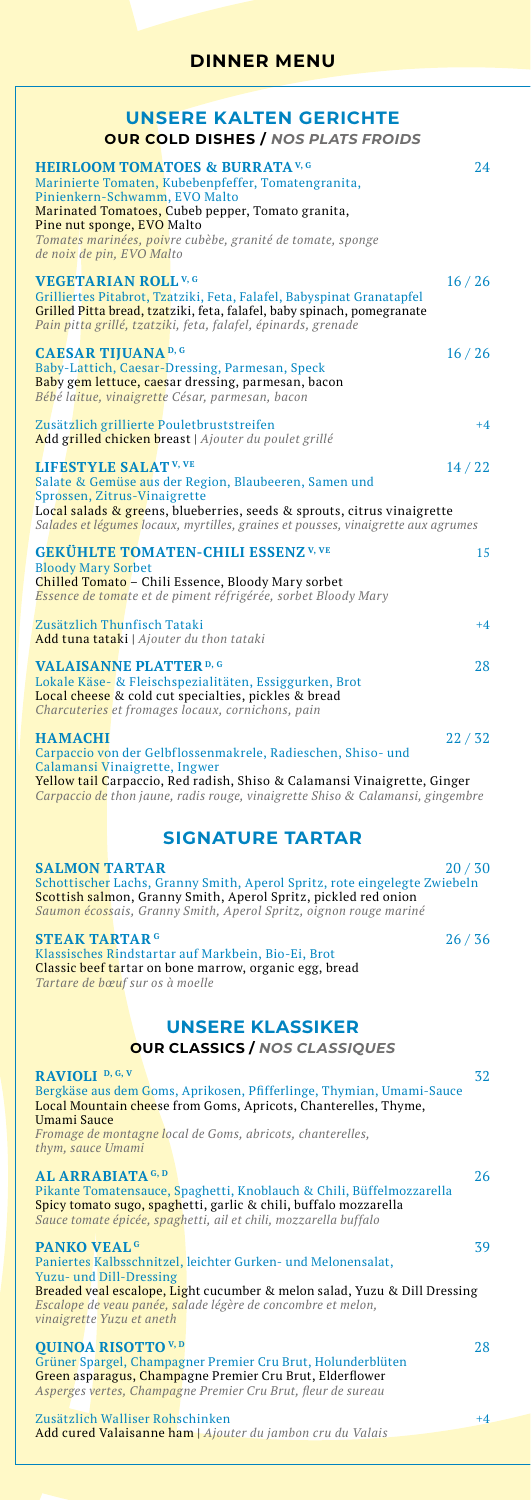|  | ٠ | . . |
|--|---|-----|

| <b>PIZZA</b>                                                                                                                                                                                                                                                                                                                                    |    |
|-------------------------------------------------------------------------------------------------------------------------------------------------------------------------------------------------------------------------------------------------------------------------------------------------------------------------------------------------|----|
| <b>PANE ALL'AGLIO</b> <sup>G, D</sup><br>Natives Olivenöl, Rosmarin, Knoblauch<br>Extra virgin olive oil, rosemary, garlic<br>Huile d'olive extra vierge, romarin, ail                                                                                                                                                                          | 20 |
| <b>MARGHERITA</b> G, D, V<br>Walliser Tomaten, Büffelmozzarella, Basilikum<br>Valaisan tomatoes, buffalo mozzarella, basil<br>Tomates mûres du Valais, mozzarella buffalo, basilic                                                                                                                                                              | 24 |
| <b>VEGETARIANA</b> G, D, V<br>Tomaten, grillierte Aubergine & Zucchini, Mozzarella, Alpenkräuter<br>Tomato, grilled eggplant & zucchini, mozzarella, alpine herbs<br>Tomate, aubergines et courgettes grilles, mozzarella, herbes des Alpes                                                                                                     | 26 |
| <b>TARTUFO</b> G, D, V<br>Trüffel der Saison, Rucola, gehobelter Parmesankäse<br>Seasonal truffle, rocket leaves, shaved parmesan cheese<br>Truffe de saison, roquette, parmesan râpé                                                                                                                                                           | 38 |
| <b>PROSCIUTTO AI FUNGHI G, D</b><br>Gekochter Schinken, Champignons, Cherrytomaten, Mozzarella<br>Cooked ham, mushrooms, cherry tomatoes, mozzarella<br>Jambon cuit, champignons, tomates cerises, mozzarella                                                                                                                                   | 27 |
| <b>NEW YORK CITY BBO</b> <sup>G, D</sup><br>Pikante Salami, Schinken, rote Zwiebeln, hausgemachte BBQ-Sauce<br>Spicy salami, ham, red onions, homemade BBQ sauce<br>Salami épicé, jambon, oignons rouges, sauce BBQ maison                                                                                                                      | 27 |
| MISS ITALIA <sup>G, D</sup><br>Tomaten, Büffelmozzarella, Rucola, Rohschinken, Trüffelöl<br>Tomatoes, buffalo mozzarella, rocket, air dried ham, truffle oil<br>Tomate, mozzarella buffalo, roquette, jambon cru, huile de truffe                                                                                                               | 30 |
| DIAVOLA <sup>G, D</sup><br>Tomaten, Büffelmozzarella, pikante Salami, rote Zwiebel, Chili<br>Tomatoes, buffalo mozzarella, spicy salami, red onion, chili<br>Tomate, mozzarella buffalo, salami épicé, oignons rouges, chili                                                                                                                    | 27 |
| <b>NERO</b> $G, D, S$<br>Holzkohle-Teig, Tomaten, ausgesuchte Meeresfrüchte, Zitrone-Mascarpone<br>Charcoal crust, Tomatoes, selected Frutti di mare, Lemon Mascarpone<br>Croûte de charbon de bois, tomates, Frutti di mare sélectionnés, mascarpone<br>au citron.                                                                             | 28 |
| <b>GRILL - VOM LAND</b><br><b>GRILL – LAND SITE /</b> GRILL COTE TERRE                                                                                                                                                                                                                                                                          |    |
| PULLED PORK SANDWICH G, D<br>In Bier geschmortes Pulled Pork, Honig & Hoisin BBQ, hausgemachte<br>eingelegte Gurke & Jalapeño, Eisberg<br>Beer braised pulled pork, honey & hoisin BBQ, house pickled cucumber<br>& jalapeño, iceberg<br>Porc effiloché braisé à la bière, BBQ miel et hoisin, concombre et<br>jalapeño marinés maison, iceberg | 32 |
| <b>BEACH BURGER G, D</b><br>Holzkohlebrötchen, 180g lokales Beef Patty, Cheddar, Speck, Tomate,<br>Asian Slaw, grillierte Ananas<br>Charcoal bun, 180g local beef patty, cheddar, bacon, tomato, Asian slaw,<br>grilled pineapple<br>Pain au charbon, 180g bœuf local, fromage cheddar, bacon, tomate,<br>salade asiatique, ananas grillé       | 36 |
| <b>PERUVIAN STYLE CORNFED CHICKEN</b><br>Maispoulardenbrust, grüne Sauce, Limette<br>Cornfed chicken breast, green sauce, lime<br>Poularde de maïs, sauce verte, lime                                                                                                                                                                           | 33 |
| <b>BBO RIPS</b> 300g<br>BBO glasierte & grillierte Schweinerippchen, gebratene Padron-Paprika<br>BBQ glazed & char grilled pork rips, fried Padron peppers<br>Rips de porc grillés, sauce BBQ, poivrons Padron frits                                                                                                                            | 39 |
| <b>NEW YORK STRIP 300g</b><br>Striploin Steak, gebratene Padron-Paprika<br>Striploin Steak, fried Padron peppers<br>Faux-filet, poivrons Padron frits                                                                                                                                                                                           | 59 |
| <b>FILET MIGNON 220g</b><br>Rindsfilet, gebratene Padron-Paprika<br>Beef tenderloin steak, fried Padron peppers<br>Filet de bœuf, poivrons Padron frits                                                                                                                                                                                         | 52 |

**We donate CHF 2 to Genolier Foundation**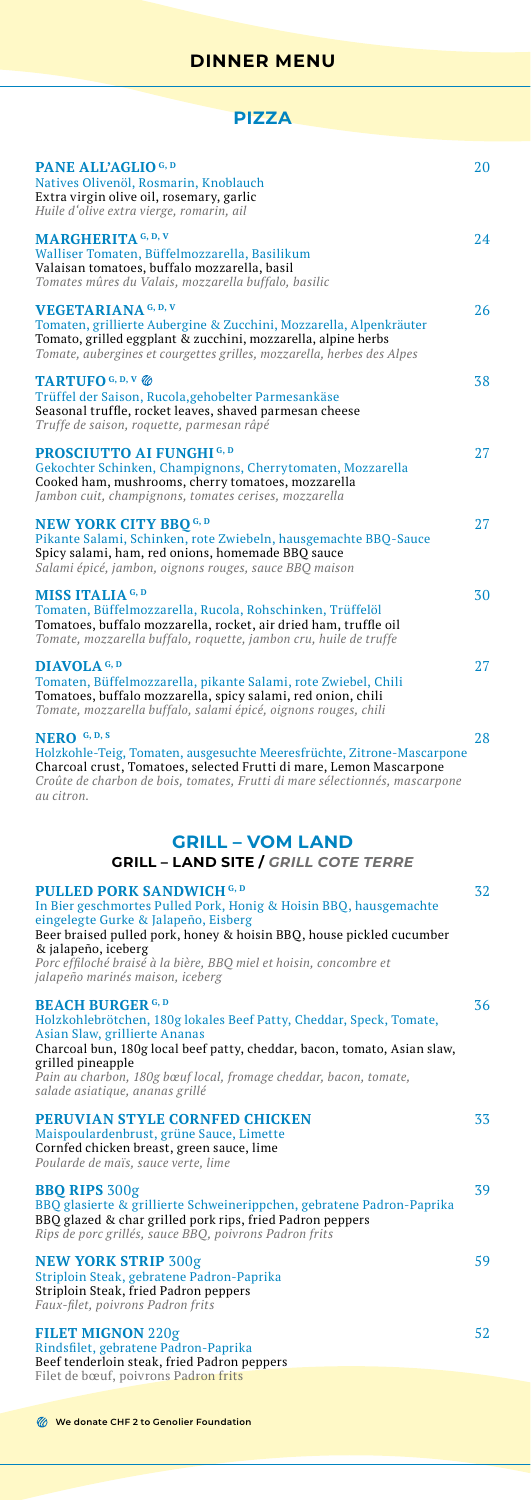## **DINNER MENU**

| <b>GRILL - VOM MEER</b>                                                                                                                                                                                                                                                                                                                                                     |    |
|-----------------------------------------------------------------------------------------------------------------------------------------------------------------------------------------------------------------------------------------------------------------------------------------------------------------------------------------------------------------------------|----|
| <b>GRILL - SEA SIDE / GRILL COTE MER</b>                                                                                                                                                                                                                                                                                                                                    |    |
| <b>LOCH FYNE SALMON 180g</b><br>Steak vom Atlantiklachs, Hummer- und Zitronenbutter<br>Atlantic Salmon steak, lobster & lemon butter<br>Filet de saumon Atlantique, beurre homard et citron                                                                                                                                                                                 | 40 |
| <b>IUMBO PRAWNS S</b><br>Grillierter Krevettenspiess, Hummer- und Zitronenbutter<br>Grilled prawn skewer, lobster & lemon butter<br>Brochette de crevettes grilles, beurre homard et citron                                                                                                                                                                                 | 43 |
| <b>FISH N'CHIPS 4478 s</b><br>Zander aus den Alpen, Valaisanne Pale Ale Bierteig, Kräutersalat<br>mit Frühlingserbsen & Malzessig<br>Alpine pike pearch, Valaisanne pale ale beer batter, herb salad<br>with spring peas & malt vinegar<br>Brochet des Alpes, pâte à la bière Valaisanne Pale Ale, salade d'herbes<br>avec petits pois et vinaigre de malt                  | 38 |
| <b>GRILL - LIFESTYLE</b>                                                                                                                                                                                                                                                                                                                                                    |    |
| <b>SIGNATURE GRILLED CAULIFLOWER V, VE</b><br>Grillierter Blumenkohl & Romanesco, Safran, orientalische<br>Chermoula-Sauce, Walliser Aprikosen-Couscous<br>Grilled cauliflower & romanesco, saffron, oriental chermoula sauce,<br>Valaisanne apricot couscous<br>Chou-fleur et Romanesco grillés, safran, sauce Chermoula orientale,<br>couscous aux abricots du Valais     | 26 |
| <b>HALLOUMIE BURGER V, G</b><br>Mehrkornbrötchen, grillierter Halloumie-Käse & Porto Bello,<br>Babyspinat, Tomate, Zitronen-Petersilien-Aioli<br>Multigrain bun, grilled halloumie cheese & porto bello,<br>baby spinach, tomato, lemon & parsley aioli<br>Pain multigrain, fromage Halloumie et Porto Bello grillés, jeunes épinards,<br>tomate, aïoli au citron et persil | 30 |
| <b>AUBERGINE V</b><br>Grillierte Aubergine, Honig-Miso-Karamell, Ricotta & Sesam,<br>Granatapfel & Koriander<br>Grilled eggplant, honey & miso caramel, ricotta & sesame,<br>pomegranate & coriander<br>Aubergines grillées, caramel au miel et au miso, ricotta et sésame,<br>grenade et coriandre                                                                         | 25 |
| Alle unsere Gerichte vom Grill werden mit einer Beilage<br>und einer Sauce nach Wahl serviert.<br>Zusätzliche Beilage +7 Sauce +2                                                                                                                                                                                                                                           |    |

Zusätzliche Beilage +7 Sauce +2 **All our dishes from the grill are served with one side dish and one sauce of your choice.** Add a side dish +7 sauces +2 **Toutes nos grillades sont accompagnées d'une garniture et d'une sauce au choix.**  *Ajouter une garniture +7 sauces +2*

# **UNSERE SAUCEN**

# **SAUCES CHOICE OF /** *SÉLECTION DE SAUCES*

Homemade BBQ (N, G) | Passion Fruit Béarnaise (D) | Alpine Chimichurri | Pico de Gallo | Spicy Mayonnaise | Lobster & Lemon butter (S, D) | Green butter (D)

# **UNSERE BEILAGEN**

### **OUR SIDE DISHES /** *NOS ACCOMPANIMENTS*

**SMOKEY FRIES D** Grated Gruyere, Spanish paprika & Parsley **SWEET POTATO & BOURBON**<sup>D</sup> Sweet potato mash, Jack Daniels, lime, Siracha **BAKED POTATO D** Potatoes, sour cream, chives, bacon **RICE CAKE G, D** Carnaroli rice, mango, chili **CUCUMBER SALAD V, VE** Cucumber, watermelon, yuzu & dill dressing **RAINBOW PAN V, VE** Roasted seasonal vegetables

Deklaration: Fleisch/meat/*viande*: Switzerland Fisch/fish/*poisson*: Atlantic Ocean

**(S)** Enthält Schalentiere, Contains Shellfish, *Contient des coquillages* **(D)** Enthält Milchprodukte, Contains Dairy, *Contient des produits laitiers* **(G)** Enthält Gluten, Contains Gluten, *Contient du gluten* **(N)** Enthält Nüsse, Contains Nuts, *Contient des noix* **(V)** Vegetarisch, Vegetarian, *Végétarien* **(VE)** Vegan, Vegan, *Végétalien*